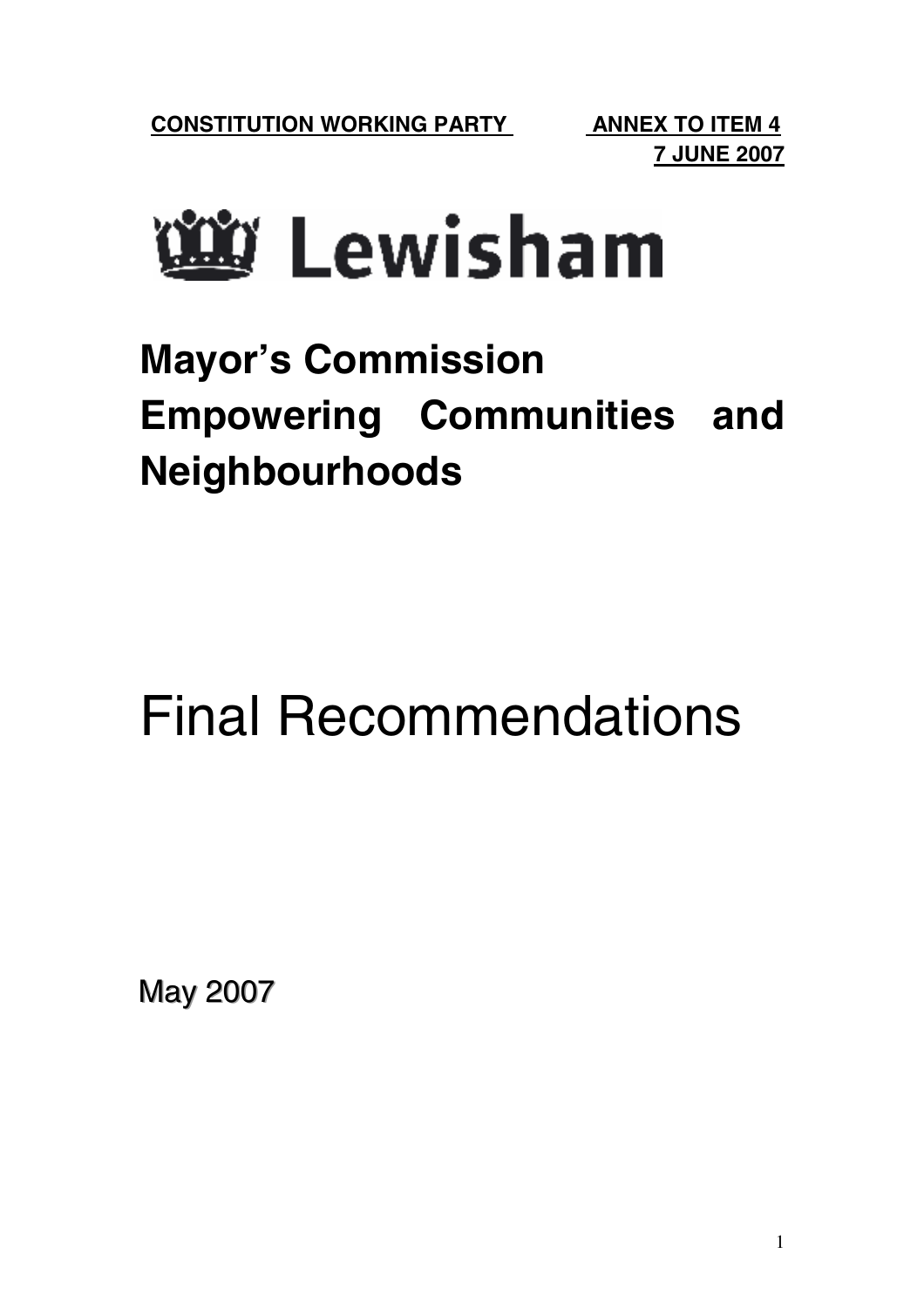#### **Executive Summary**

The Mayor's Commission on empowering communities and neighbourhoods was established in September 2006 to consider how best to empower local people and facilitate their engagement in their local area. The Commissioners, comprising cross-party representatives, resident and community activists and relevant council officers, were asked to explore the potential for establishing new means to empower Lewisham's local communities, examine existing and new models of governance and recommend how Lewisham might progress these ideas in future policy arrangements. This paper presents these recommendations.

**The Mayor's Commission on empowering communities and neighbourhoods recommends that the London Borough of Lewisham introduce local ward assemblies for each of the borough's 18 wards. The Commission believes that these localised bodies, defined by the active involvement of the ward councillors, will enable people living and working in each area to have a stronger and more direct influence in shaping their local community. The Commission believes that these ward assemblies represent the most effective and pragmatic vehicle for local empowerment, establishing a structured environment in each ward that will support an ongoing process for identifying and resolving local concerns and implementing local solutions.**

This report should be read as a whole document, setting out the overarching conclusions reached by the Commission. The following specific points are highlighted within the main document as recommendations endorsed by the Commission:

**MC1**: Ward assemblies will be established within each of the borough's 18 wards, replacing existing Area Forums

**MC2**: Each assembly will have the support of a ward co-ordinator, based in the council's Community Services directorate, with direct links to the wider strategic aims and executive functions of the council and its partners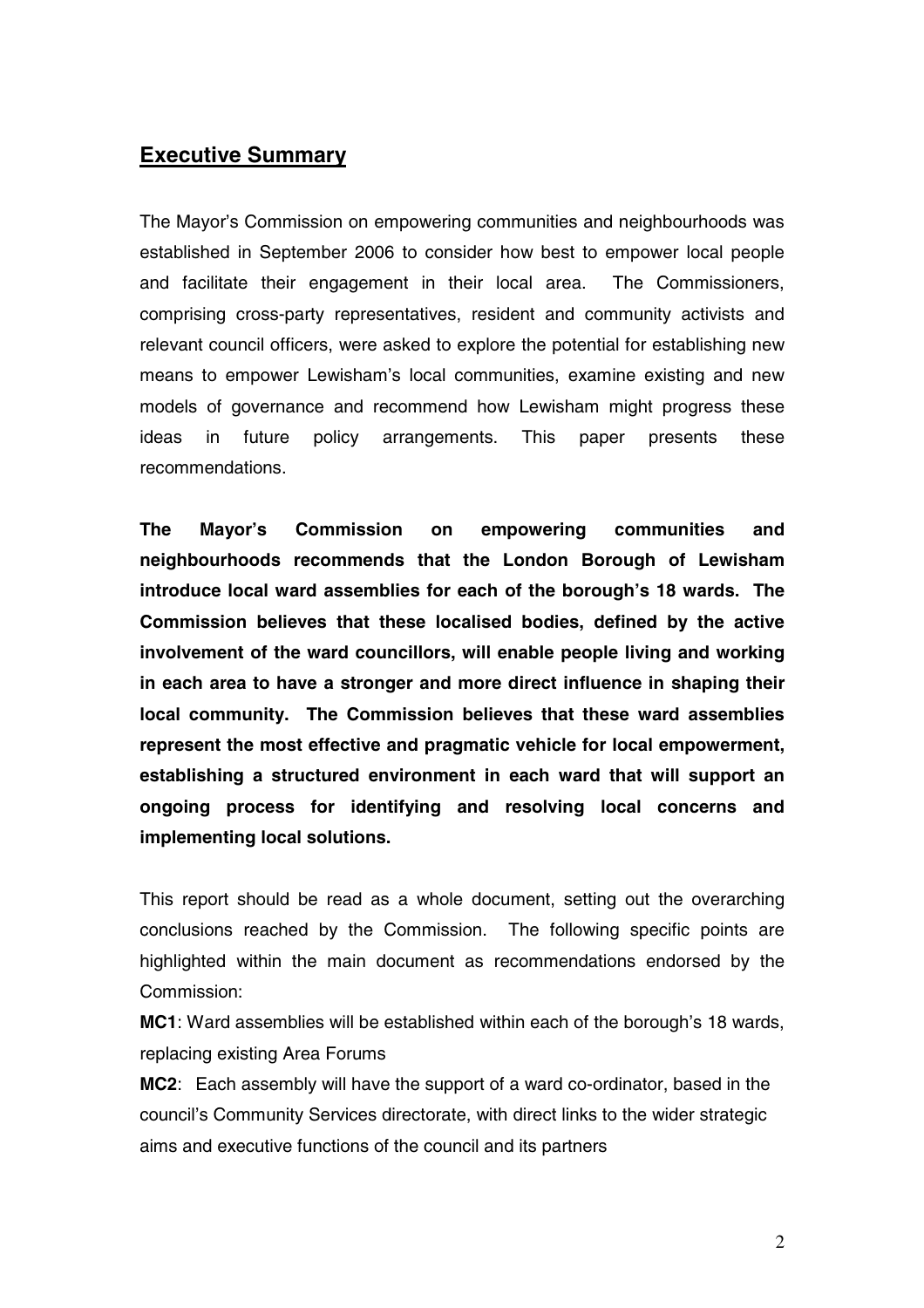**MC3:** Each assembly will have a web-based presence to provide an established means of communication and information sharing

**MC4:** Each assembly will adopt a 'Charter' setting out what the assembly can expect in terms of the Council's response to issues raised, information about local services and events, the role of local councillors and the administrative support that will be provided. The Charter will also describe the Council's expectations in relation to the extent to which the assembly is representative of the local community.

**MC5:** The ward assembly should be open to all members of the public with a core steering group expected to include:

- Three ward councillors (with, ideally, one nominated as chair)
- Local residents
- Community and voluntary sector representatives
- A representative from the safer neighbourhood team
- Representatives from the local business / commercial sector
- A community representative from a tenant management organisation, if applicable
- A ward co-ordinator

**MC6:** Detailed ward arrangements, including the frequency and format of meetings will be decided on a ward-to-ward basis.

**MC7:** Ward councillors will have a central role in providing leadership for ward assemblies, providing impetus and direction and promoting an inclusive and positive approach.

**MC8:** One councillor will normally chair meetings.

**MC9:** There will be a need for training to enable councillors to fulfil this role. This will need to be reviewed as part of the implementation of the ward assemblies. **MC10:**The ward co-ordinator, as part of the Community Services Directorate, would be expected to provide the link to wider plans and engagement strategies. **MC11:** Ward assemblies will link into the Local Strategic Partnership, influencing strategic decisions by providing evidence of community priorities.

**MC12:** The ward assembly model will identify and prioritise local concerns and may develop an annual 'Priority Plan.' This annual plan could set out the key issues identified by the assembly and the priorities for addressing these issues. The annual plan could them be considered by the appropriate decision-making body within the council.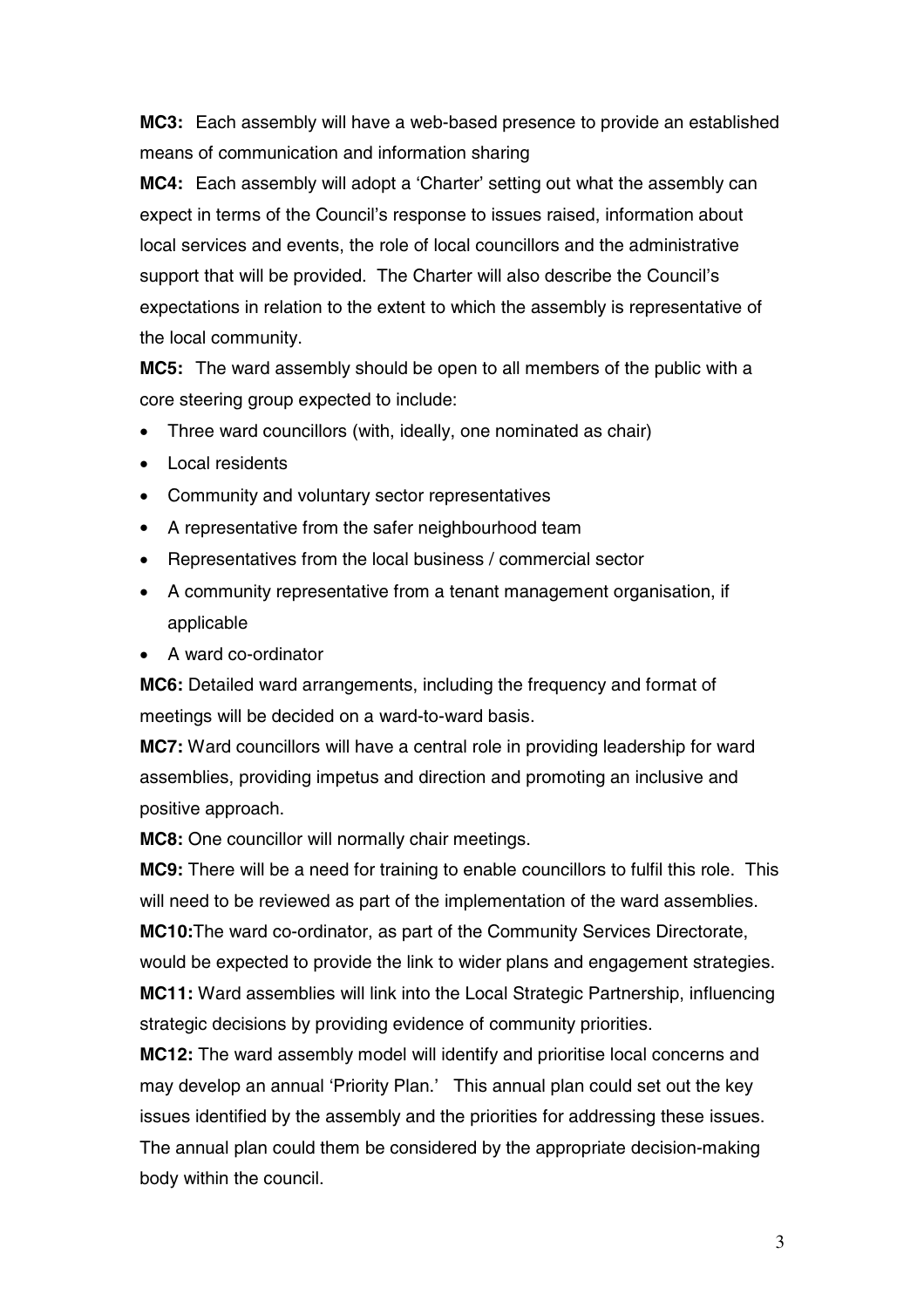The ward assembly may use other mechanisms to interact with the Council and other public agencies including:

- Putting items for discussion at Council select committees
- A specific role in making recommendations on use of the locality fund
- Action initiated by council officers as a result of feedback from the ward coordinator, progressed through the Community Services directorate
- Action initiated by elected members through casework
- Use of the new opportunities outlined in the White Paper for example the Community Call for Action.
- Providing evidence based analysis and proposals to the Stronger Communities Partnership

**MC13**: The model should be flexible enough to allow ward assemblies to align themselves to and complement existing neighbourhood arrangements.

**MC14**: The model should be flexible enough to respond to the various ways in which other public service providers have defined different sets of neighbourhoods.

**MC15**: There should be a regular borough-wide review of devolution to ward assemblies. Further devolution of power should be incremental and subject to independent assessment of the role and performance of Assemblies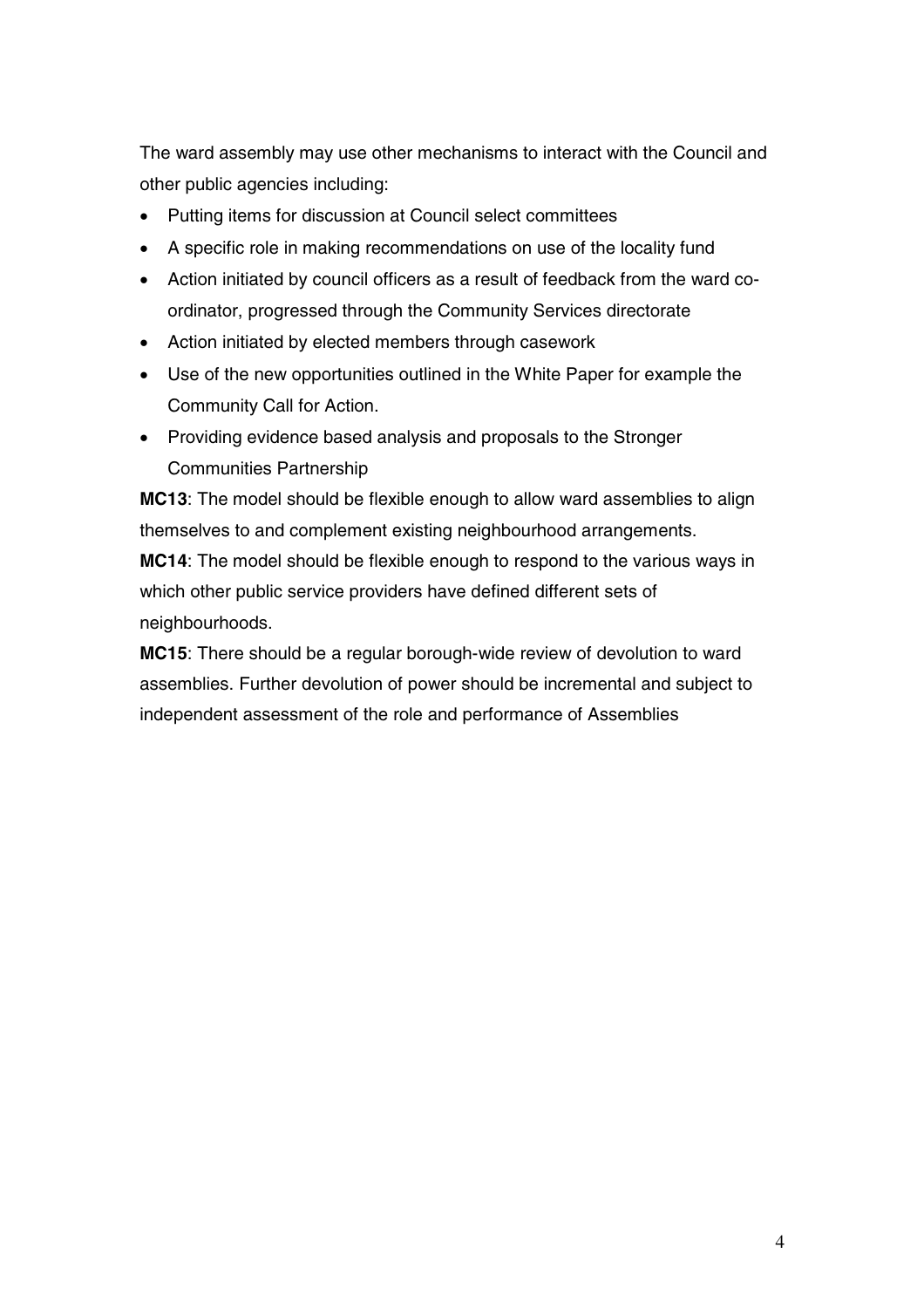#### **Background and context**

Over the course of the last century, Government has 'repeatedly "re-discovered" the power and importance of the community and neighbourhood idiom' (Grace & Groot, 2006, p.4) This recurrence is understandable. Neighbourhoods and communities are held to be a universal phenomenon, where people interact and where the experience of the local environment and local services is shared.

Communities and neighbourhoods occupy a prominent position within current government thinking. Sustainable communities, characterised by an active and interdependent citizenry, sit at the core of many flagship national polices. Both the Respect and Social Exclusion agendas are built on the notion of communities solving their own problems and the participation of people who would otherwise be excluded from involvement or representation.

In 2005, the Government set out its vision for local democracy based on the premise that local action, undertaken by empowered residents and local councillors, would not only substantially improve the quality of local services but also provide the foundation for strong, sustainable communities.

These intentions were reiterated in the Local Government White Paper – 'Strong and Prosperous Communities'. In his foreword, the Prime Minister established that this paper:

'proposes a new approach to local partnership to give local authorities more opportunity to lead their area, work with other services and better meet the public's needs...It will give more power to citizens and communities to have a bigger say in the services they receive and the places where they live. And it will strengthen the role of thousands of local councillors who are at the front line of local democracy and community engagement.''

Over the last twenty years, the London Borough of Lewisham has developed various approaches to neighbourhood governance, civic engagement and localised service delivery. In 'The Place we Call Home' published in 2004, the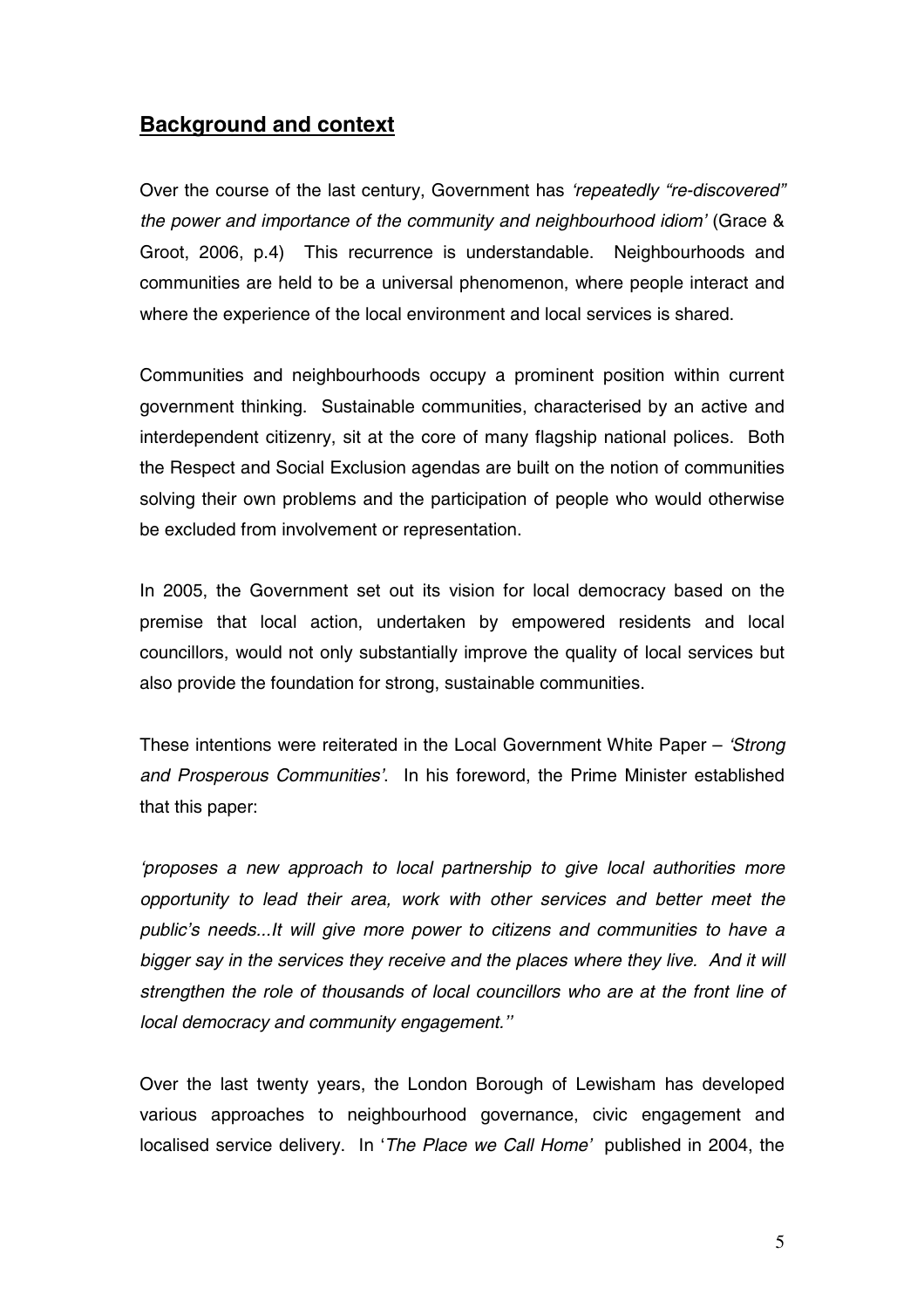Mayor reiterated why he believes empowering communities to be so important and why traditional forms of authority needed to embrace a change in focus:

"…those who have power…need to do more than merely exercise it wisely. They need to use it to create the conditions that allow others to exercise power too. They should strive both to release the untapped potential that exists in every community, and to identify and remove those obstacles that stand in the way of groups and individuals finding their voices and taking responsibility…The reason we must share power is because the scale and nature of the challenges we face can only be addressed if we are all involved."

This commitment to partnership working and community empowerment is encapsulated in the council's vision, 'together, we will make Lewisham the best place in London to live, work and learn'. The commitment is also reflected within the Community Strategy priorities and the council's corporate priorities.

Community Strategy Priority 8: Engage local communities: help local communities to develop their own capacity for mutual support and independent action and ensure the centrality of community involvement in public service decision-making processes.

Corporate Priority 1: Developing opportunities for the active participation and engagement of people in the life of the community.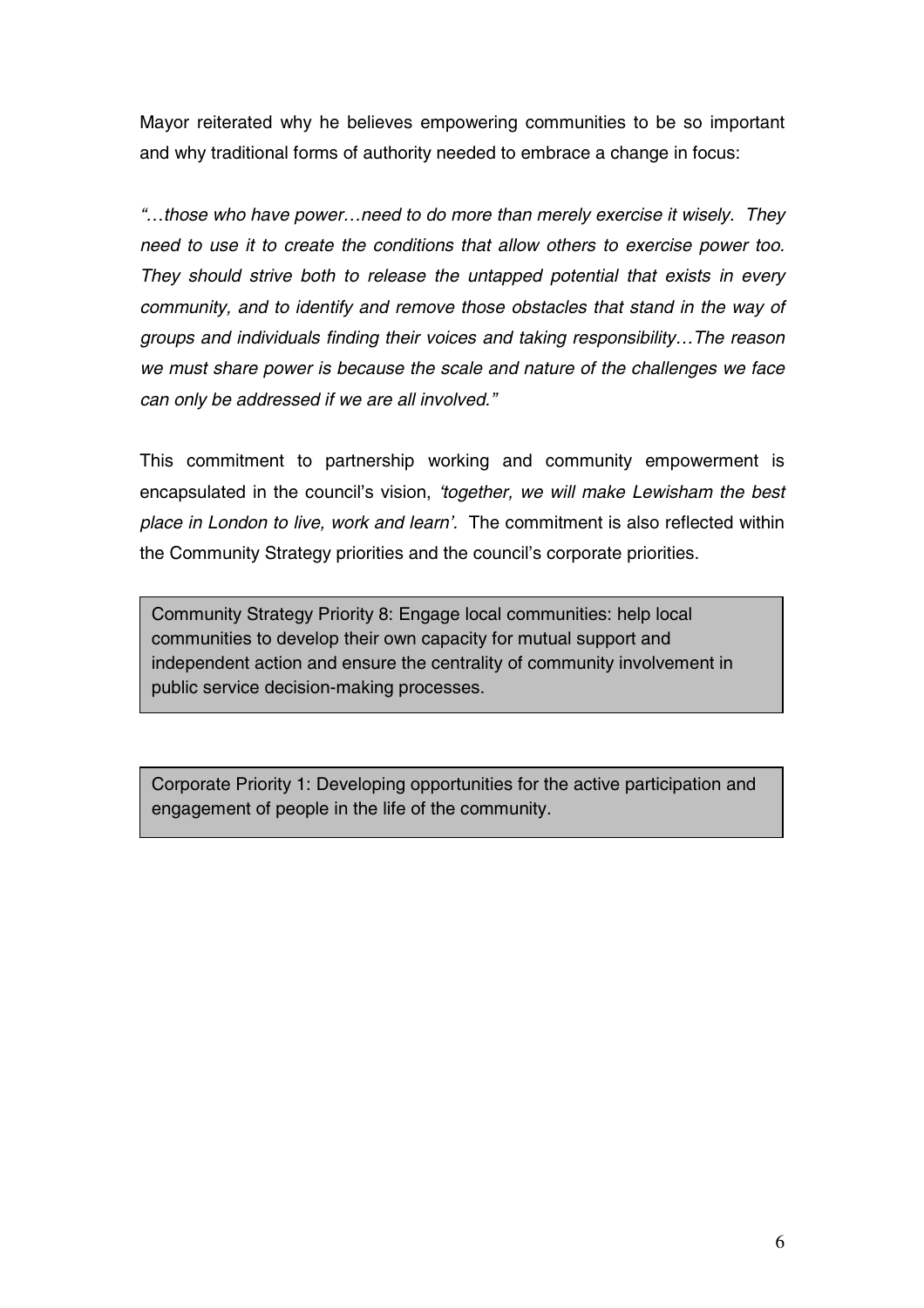#### **Summary of Commission discussions**

Over the course of its first four meetings the Commission was presented with a number of different examples of neighbourhood empowerment and citizen engagement. At its first meeting in September 2006, the Commission discussed the extent, definition and parameters of empowering communities and neighbourhoods. From these presentations and subsequent discussions the following key points were raised:

- Effective neighbourhood arrangements deliver real value to residents through increased influence over the decisions that affect their lives; they benefit councillors in the form enhanced local advocacy; and they result in services that are more likely to achieve positive and sustainable outcomes.
- The term 'community' can describe a range of collectives, from those who share similar work patterns (e.g. an academic community) to those brought together through shared belief (e.g. a faith community). It would be important that any arrangements respond to, and reflect, the different kinds of communities that exist across Lewisham, but the basis for empowering the communities of Lewisham would, first and foremost, be based on distinctions of geography and space.
- Communities define themselves in a variety of ways. Often a sense of identity within a place is strengthened by the physical environment, for example a building or park, or by successful area-based services. There is no single way of constructing a set of 'communities' in Lewisham, and despite their administrative origins existing ward boundaries provide a pragmatic basis for defining area and focussing local activity.
- The involvement of elected representatives would be essential in ensuring the democratic legitimacy and effectiveness of any arrangements.

The second meeting of the Commission heard of the successes and challenges of existing arrangements both within and outside the borough's boundaries. The Commission observed how:

• Well-managed neighbourhood activity could achieve significant change with relatively small sums of money.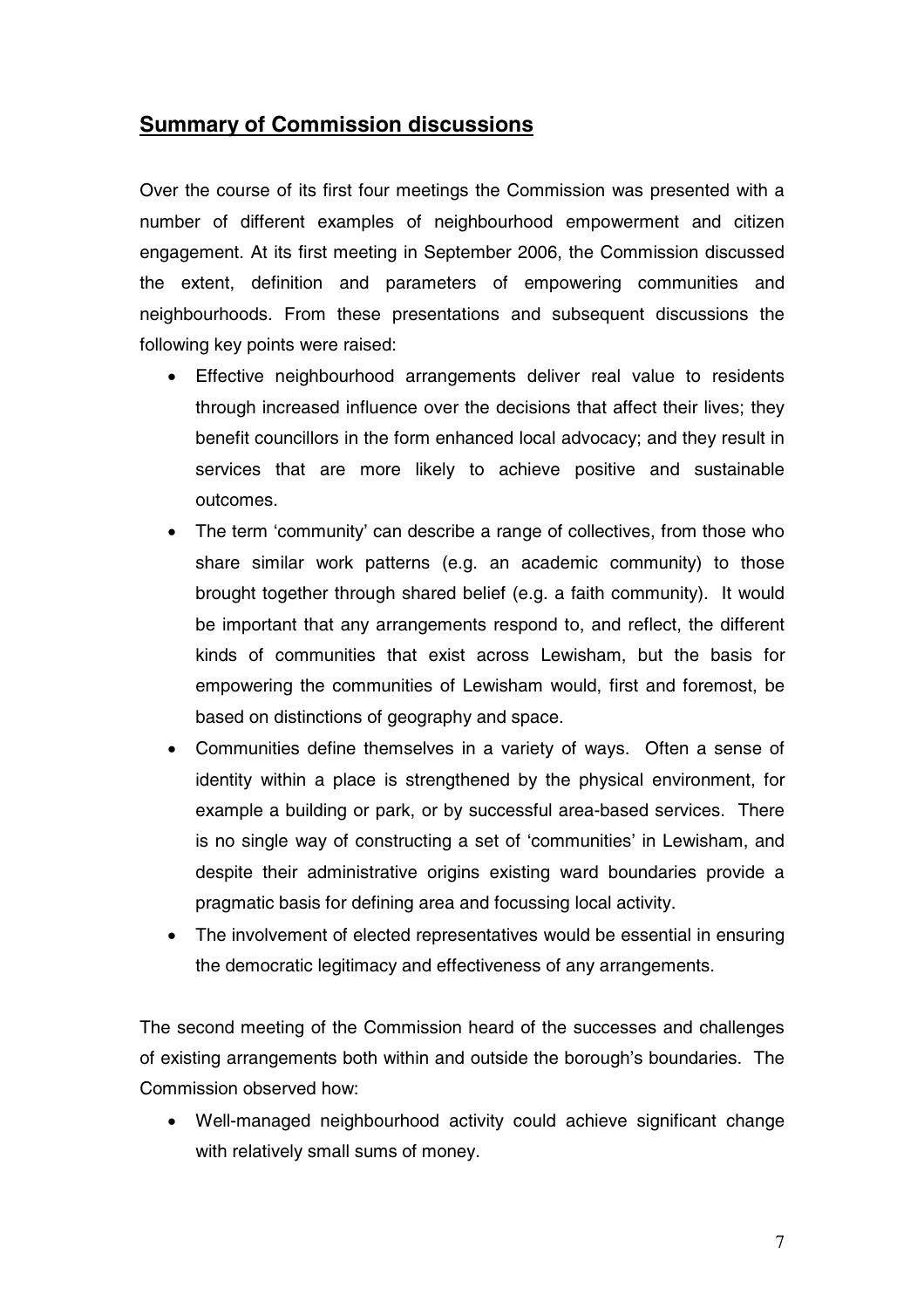- Dedicated, passionate individuals can make a substantial difference to the quality of life in a local area. Successful and sustainable neighbourhood working involves supporting these people and mainstreaming their skills.
- Tensions can emerge from trying to align local concerns with wider strategic objectives. Skilful political and managerial handling is needed to ensure that empowerment goes hand in hand with an appreciation of wider perspectives.

The third meeting of the Commission discussed existing community and neighbourhood activity in Lewisham, both geographically and in the form of voluntary and community organisations. The Commission observed that:

- Voluntary and Community organisations play a key role in forming local networks and an attachment to the local area. Such organisations will need to play a pivotal role in any neighbourhood arrangements if they are to be successful.
- Not all areas of the borough could rely upon such capacity. Some areas will require greater efforts to promote and encourage social capital.
- There are a variety of explanations put forward for community attachment but different communities will inevitably display and feel differing levels of attachment for different reasons. Neighbourhood arrangements will need to be adaptive and flexible to local circumstances.

#### **Strategic direction**

The Commission was presented with three rationales that could broadly characterise existing approaches to neighbourhood working.

- A *management focus* looking to ensure more responsive services, value for money and citizen satisfaction
- An engagement focus which prioritises community engagement, cohesion and citizen influence
- A governance focus which concentrates on improving and devolving decision-making to promote trust, responsiveness and ultimately turnout in elections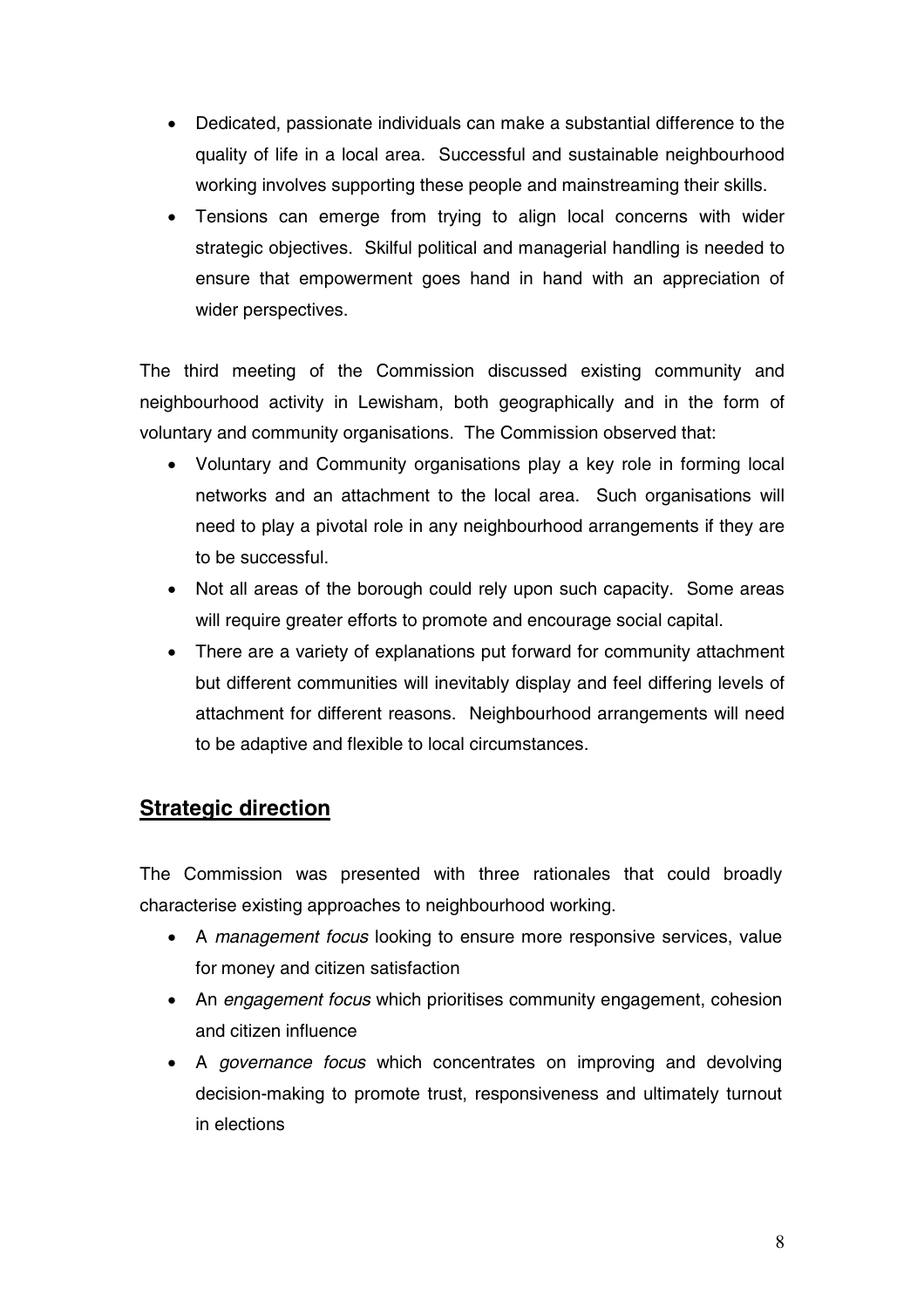In practice any neighbourhood based arrangements would contain elements of all three. The table below analyses the approach of a number of local authorities against these parameters. The Young Foundation, who designed this table, characterised Lewisham as management/engagement focussed, noting that existing neighbourhood management arrangements were originally instituted to tackle deprivation and better tailor service delivery.

As an illustration of the diagram, Birmingham, identified as having a governance led focus, had established community partnerships and community area boards and had reviewed decision-making and consultation arrangements. Portsmouth, identified as having a predominantly engagement led focus had offered residents a 'menu of options' for involvement, including neighbourhood forums, mini-LSPs and community-run facilities.



The Commission agreed that any future arrangements should look to move Lewisham from its current position to one with an increased focus on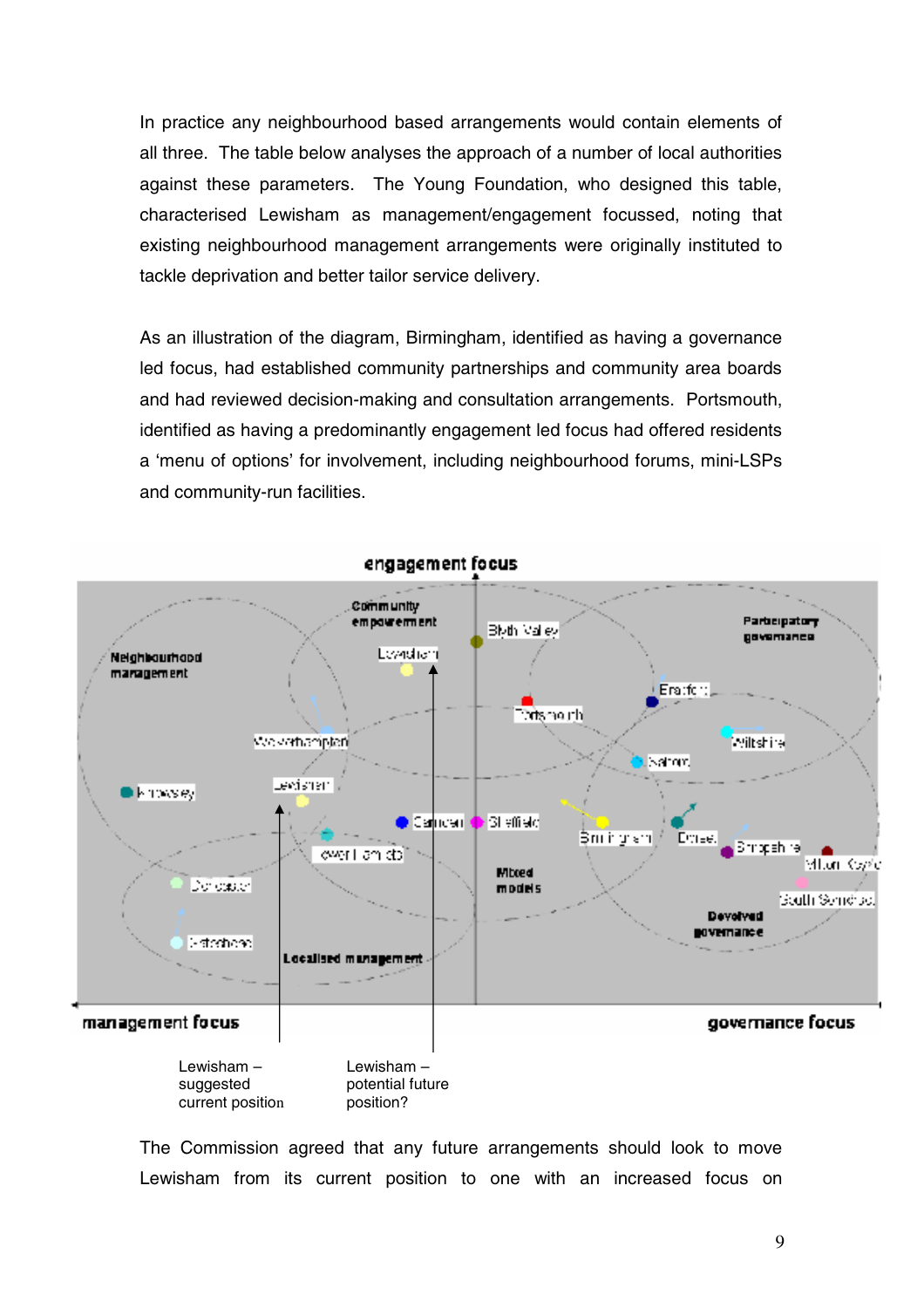'engagement' and 'community empowerment'. An indicative position has been marked on the chart.

At its fourth meeting the Commission were presented with three potential models for neighbourhood empowerment, informed by the discussions and deliberations that had taken place.

The options were:

- 1. A continuation of existing neighbourhood arrangements, specifically the Area Forum programme and neighbourhood management
- 2. The introduction of statutory Parish Councils
- 3. The introduction of a universal ward based approach

The Commissioners considered each model against the following criteria:

- Increased citizen participation and enhanced resident engagement
- Degree of bureaucracy
- Role of the ward councillor
- The 'urban' context of Lewisham as a place
- Localised influence in decision making
- Synergy with current administrative arrangements
- Provisional of a minimum offer
- Cost
- The nature of community and localised need

Based on this discussion the Commissioners recommended option three  $-$  a universal ward-level approach. This proposal is described in more detail in the remainder of this paper.

#### **A universal approach – Ward Assemblies**

Ward assemblies will be established within each of the borough's 18 wards, replacing existing Area Forums **(MC1)**. These assemblies will provide residents of each ward with a structured environment designed to create an ongoing process for identifying, understanding and responding to local priorities, a regular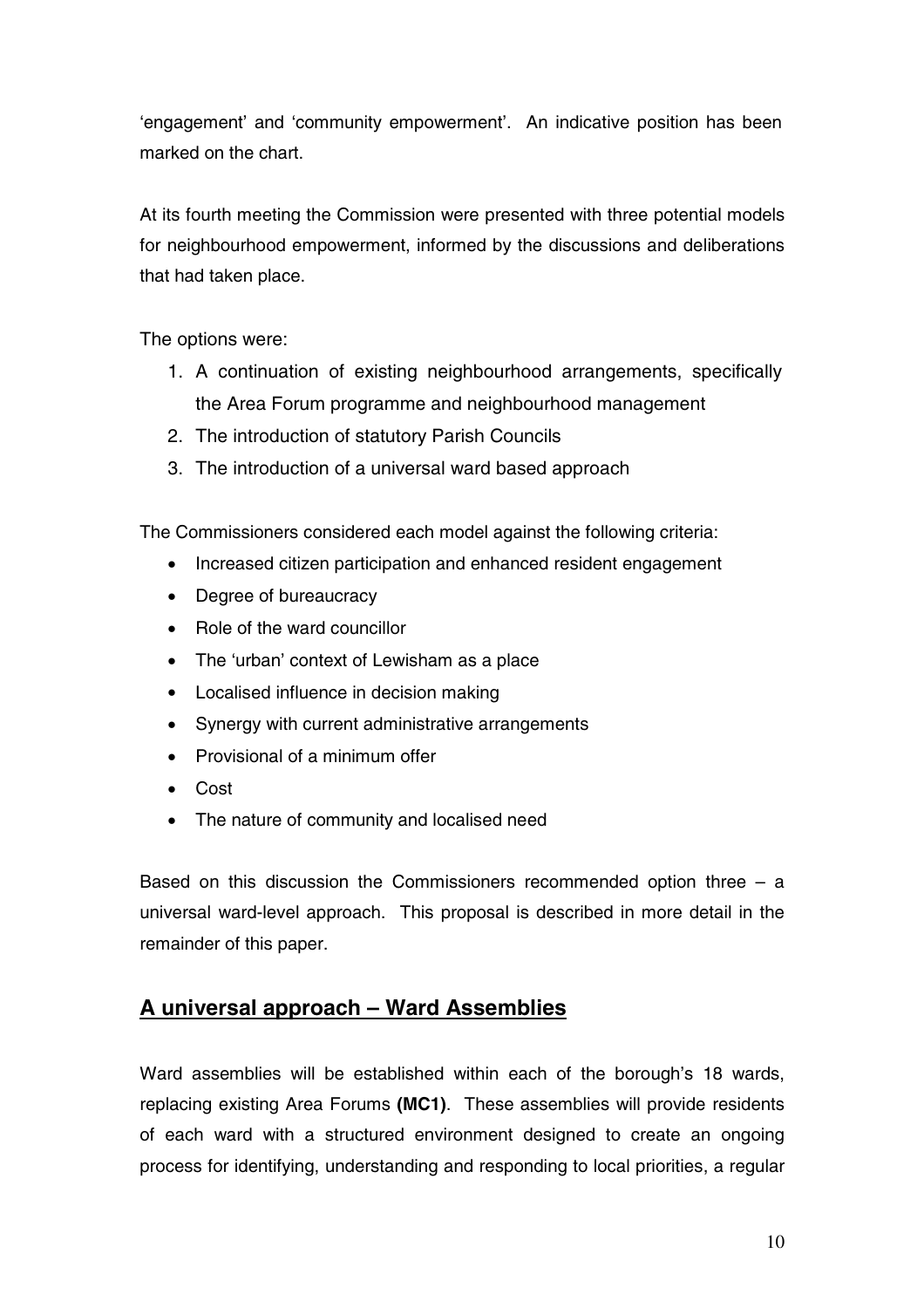and direct point of contact with their locally elected representatives and a recognised channel through which the Council and other pubic sector providers can work with local communities and neighbourhoods.

While the primary manifestation of these assemblies will be in the form of regular meetings, it is the intention of the Commission that they represent a more proactive and ongoing process, facilitating and supporting local activities and providing a means through which the local community is better able to express their concerns and develop resolutions. This broader role would be supported through the allocation of a ward co-ordinator.

Different areas of the borough experience differing levels of council and public service intervention, and as a result are more used to working on a neighbourhood or community basis than others. The model of ward assemblies guarantees a universal approach to all wards ensuring that all communities and all residents have equal opportunity to access some means of local empowerment. However, the model is designed to be flexible enough to respond to different circumstances and allow different approaches to be adopted over time.

The universal approach consists of:

- An assembly for each ward (ideally chaired by a local councillor)
- The support of a ward co-ordinator, based in the council's Community Services directorate, with direct links to the wider strategic aims and executive functions of the council and its partners (**MC2**)
- A web-based presence to provide an established means of communication and information sharing (**MC3**)
- A 'Charter' setting out what the assembly can expect in terms of the Council's response to issues raised, information about local services and events, the role of local councillors and the administrative support that will be provided. The Charter will also describe the Council's expectations in relation to the extent to which the assembly is representative of the local community. (**MC4**)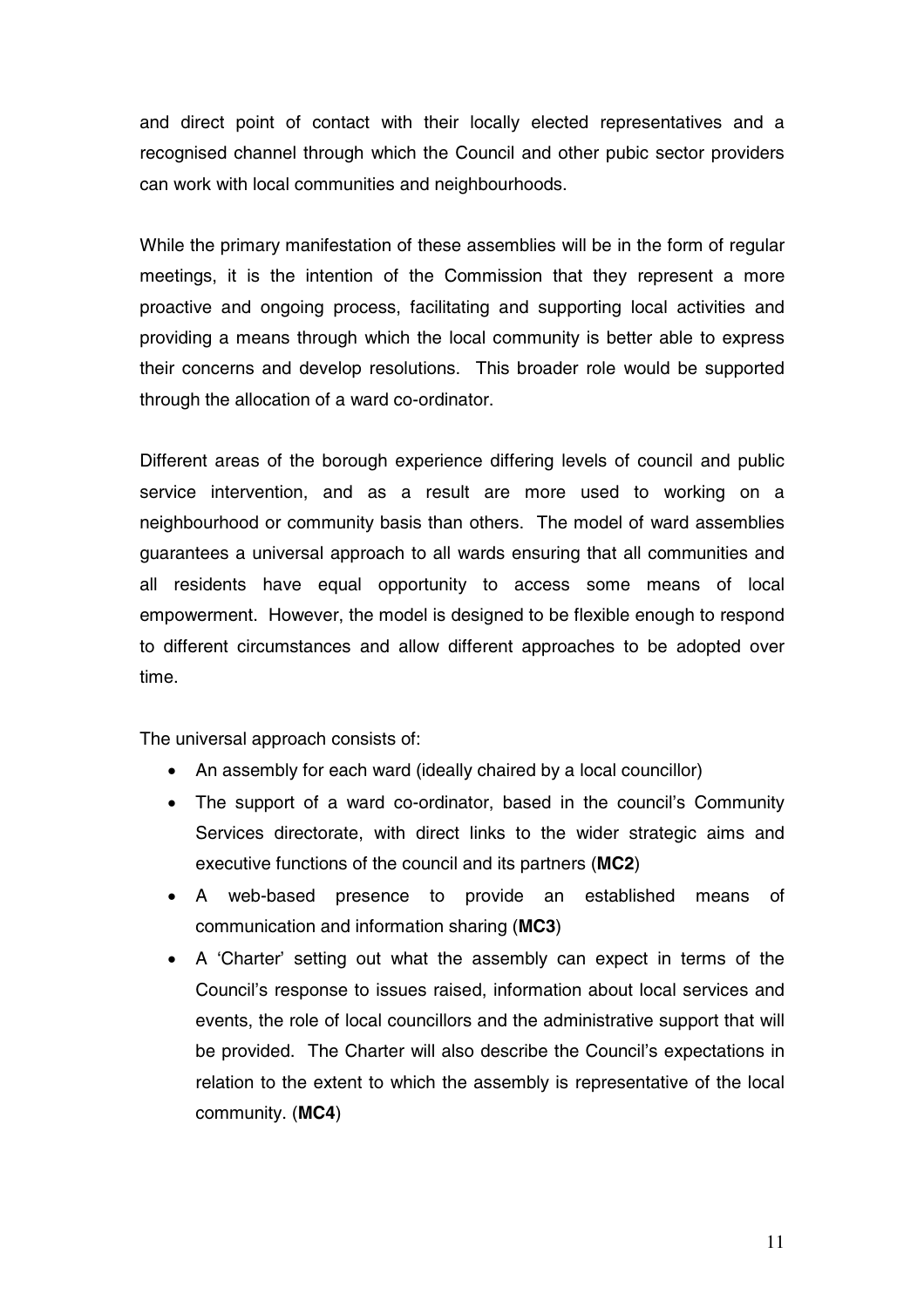#### **Membership and Organisation**

Each ward assembly would be based on current local authority ward boundaries and would act as an umbrella neighbourhood body, co-ordinating actions to tackle local concerns and facilitating other empowerment initiatives within the area.

It would be expected that the ward assembly would be open to all members of the public with a core steering group expected to include:

- Three ward councillors (with, ideally, one nominated as chair)
- Local residents
- Community and voluntary sector representatives
- A representative from the safer neighbourhood team
- Representatives from the local business / commercial sector
- A community representative from a tenant management organisation, if applicable
- A ward co-ordinator (**MC5**)

To ensure the relevance of these assemblies, core membership should reflect the strengths and capacity of the local area. For example, where a ward contained strong voluntary and community sector capacity, this should be reflected on the steering group. Ward specific arrangements, including the frequency and format of meetings could be decided on a ward-to-ward basis. (**MC6**) This will enable ward assemblies to meet on an 'extraordinary' basis if necessary in response to specific issues, as well as joint meetings between different assemblies.

#### **Leadership and Support**

Ward councillors will have a central role in providing leadership for ward assemblies, providing impetus and direction and promoting an inclusive and positive approach (**MC7**). The expectation is that one councillor will normally chair meetings (**MC8**). There will be a need for training to enable councillors to fulfil this role, which could involve IDeA support, including the Leadership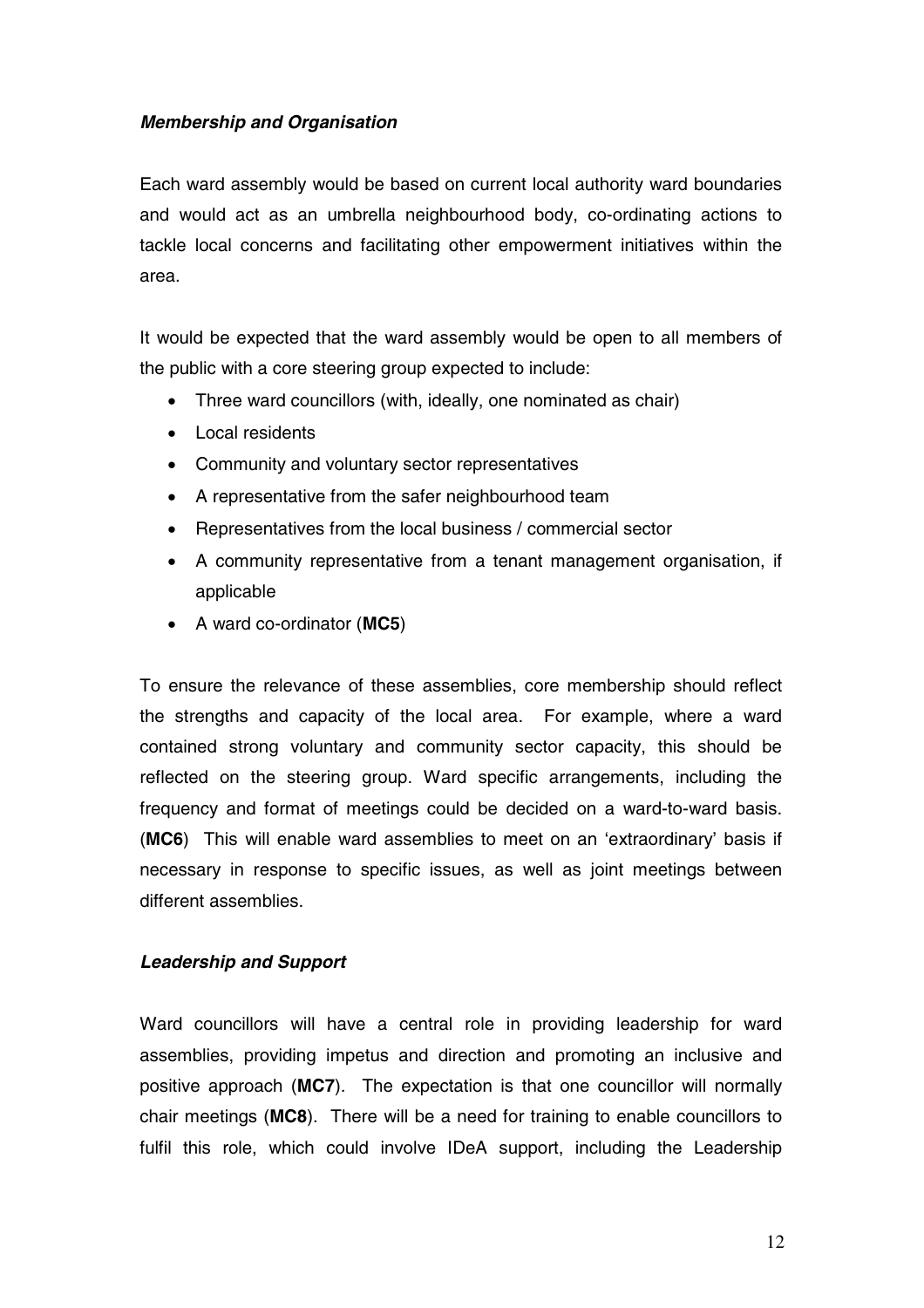Academy and other tailored packages of activity. This will need to be reviewed as part of the implementation of the ward assemblies (**MC9**).

Primary support for the assembly would come from the ward co-ordinator. With responsibility for three wards, the officer could co-ordinate all the administrative arrangements associated with the meetings of the assembly. This individual would be experienced in community development work and able to advise the elected members and the wider ward assembly on engaging the local community and developing its capacity for action and decision-making.

The ward co-ordinator, as part of the Community Services Directorate, would be expected to provide the link to wider plans and engagement strategies (**MC10**). The co-ordinator would also be a focus for developing capacity at the local level. Further, ward assemblies would link into the Local Strategic Partnership, influencing strategic decisions by providing evidence of community priorities (**MC11**). The primary focus for this link will be through the new Stronger Communities sub group of the LSP, and it will be important to develop these links in a way that utilises the assemblies as a resource and creates opportunities for them to exert influence.

There are a number of council and community premises within each ward that would provide appropriate meeting places, and where it is possible, the assembly would raise its profile by holding meetings in different parts of the ward.

#### **Influence on decision-making**

A key intention of the ward assembly model is to establish a means to articulate and prioritise local concerns and identify local solutions. There are a range of ways in which these can be taken forward, by the assembly itself, ward councillors, through the Local Strategic Partnership or through the council.

The ward assembly model will identify and prioritise local concerns and may develop an annual 'Priority Plan.' This annual plan could set out the key issues identified by the assembly and the priorities for addressing these issues. The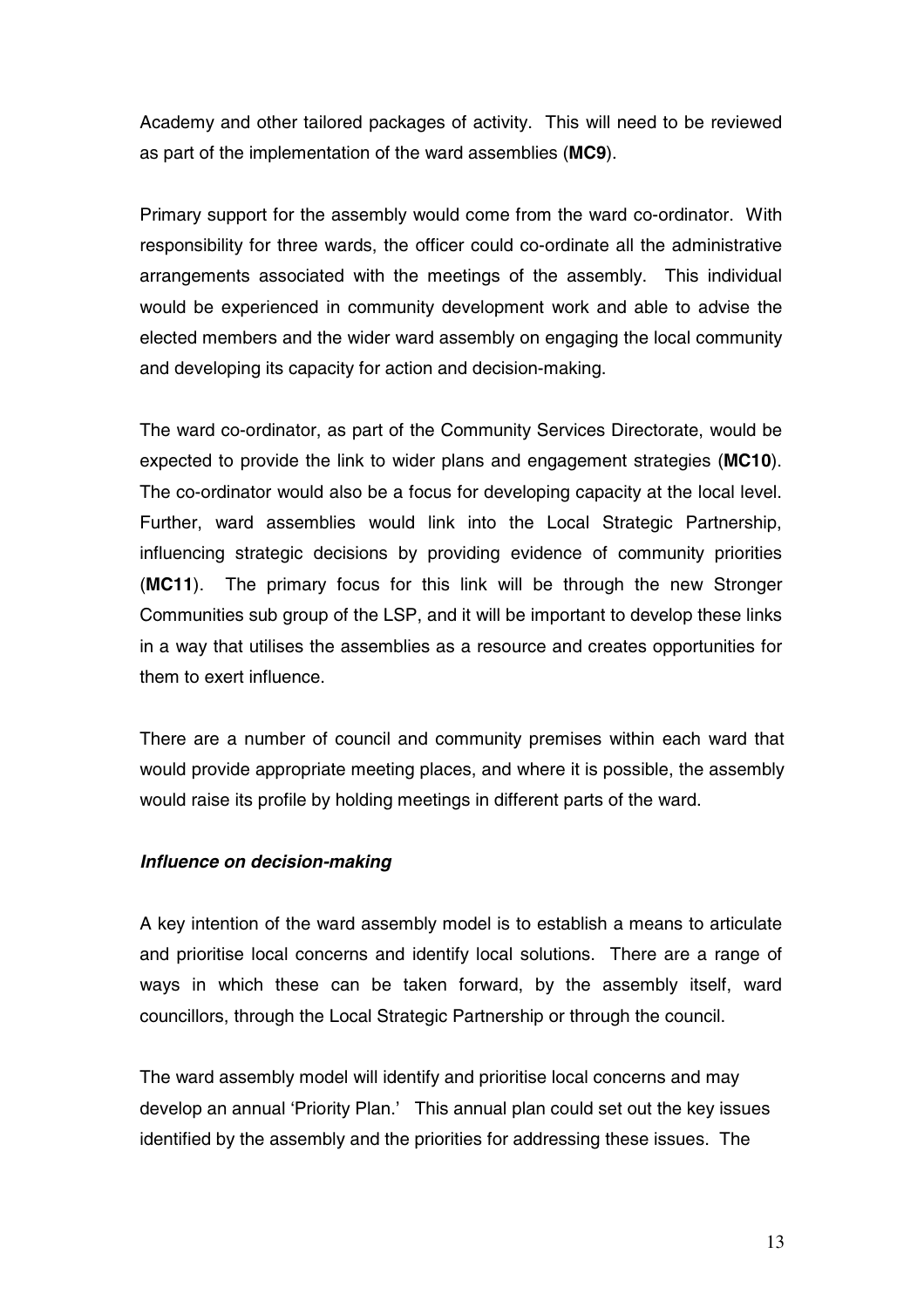annual plan could them be considered by the appropriate decision-making body within the council.

The ward assembly may use other mechanisms to interact with the Council and other public agencies including:

- Putting items for discussion at Council select committees
- A specific role in making recommendations on use of the locality fund
- Action initiated by council officers as a result of feedback from the ward co-ordinator, progressed through the Community Services directorate
- Action initiated by elected members through casework
- Use of the new opportunities outlined in the White Paper for example the Community Call for Action.
- Providing evidence based analysis and proposals to the Stronger Communities Partnership (**MC12**)

The annual 'Priority Plan' should become a key reference document for each assembly, providing the basis for influencing local service providers as well as being a consistent ward-by-ward evidence base for the Local Strategic Partnership. The 'Charter' describing the core elements of each ward assembly (see above) will establish a consistent basis for the format and development of 'Priority Plans'.

#### **Working in parallel with existing arrangements**

The model is intended to allow ward assemblies to align themselves to existing neighbourhood arrangements. This recognises the range and geographic coverage of localised bodies that already exist, from housing panels and park user forums to Safer Neighbourhood Teams (SNTs) and New Deal for Communities. Any new arrangements should look to learn from, and complement the work of these existing arrangements (**MC13**).

The flexibility inherent within the ward assembly approach should also enable them to respond to the various ways in which other public service providers have defined different sets of neighbourhoods (**MC14**). For example, the Primary Care Trust divides the borough into north and south, with each subdivided into six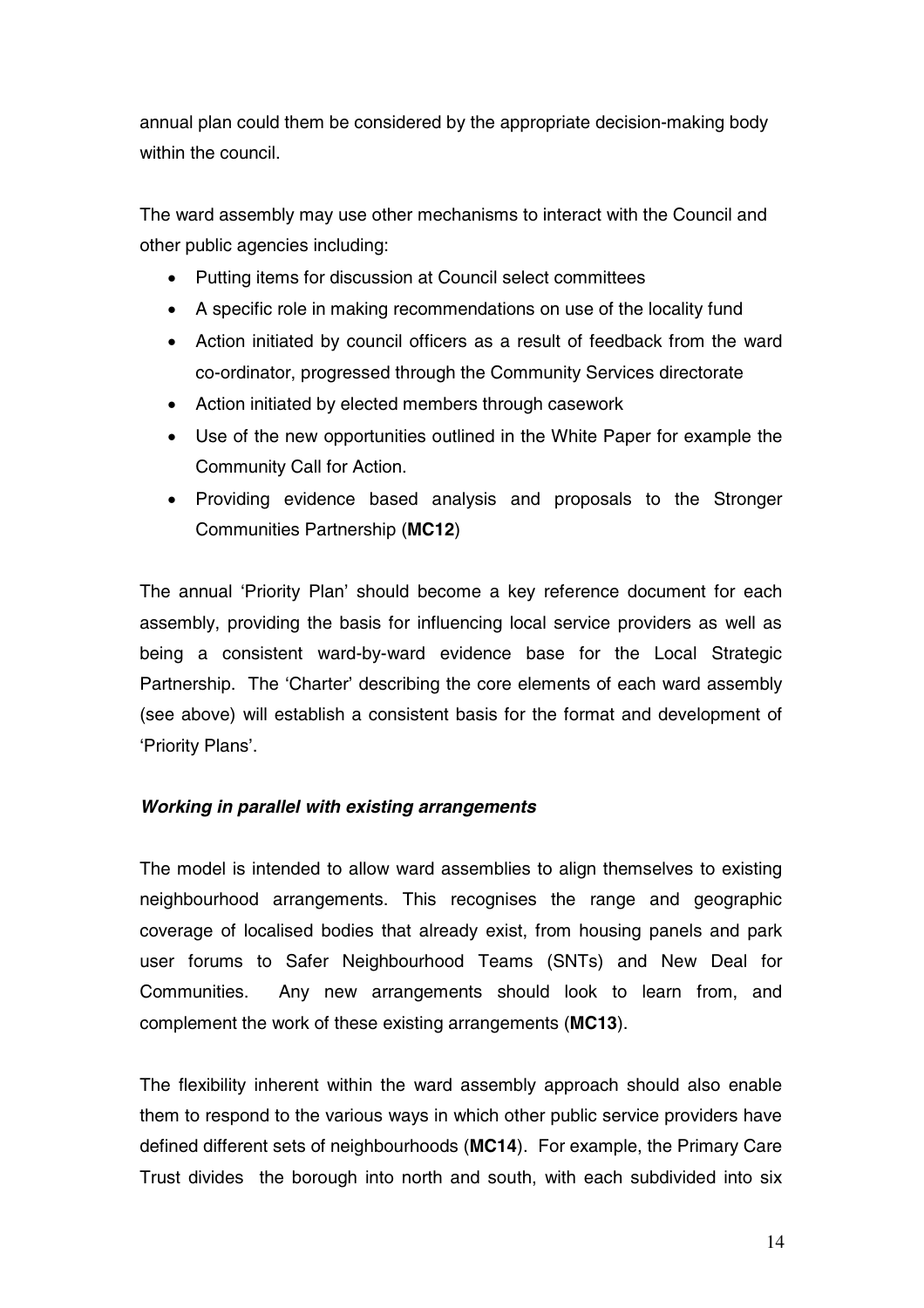pockets. The Police operate with 18 Safer Neighbourhood areas, schools operate in confederations and clusters, while residents define their neighbourhood as 'my street and neighbouring streets.'



The chart below shows a provisional structure for the ward assembly.

#### **Communications**

Annex B sets out the communications issues arising from the proposed creation of ward assemblies.

#### **The future development of ward assemblies**

Once the basic structures are in place, the existence of functioning and representative local groups will provide the foundation for future development. There should be a regular borough-wide review of devolution to ward assemblies and further devolution of power should be incremental and subject to independent assessment of the role and performance of Assemblies (**MC15**).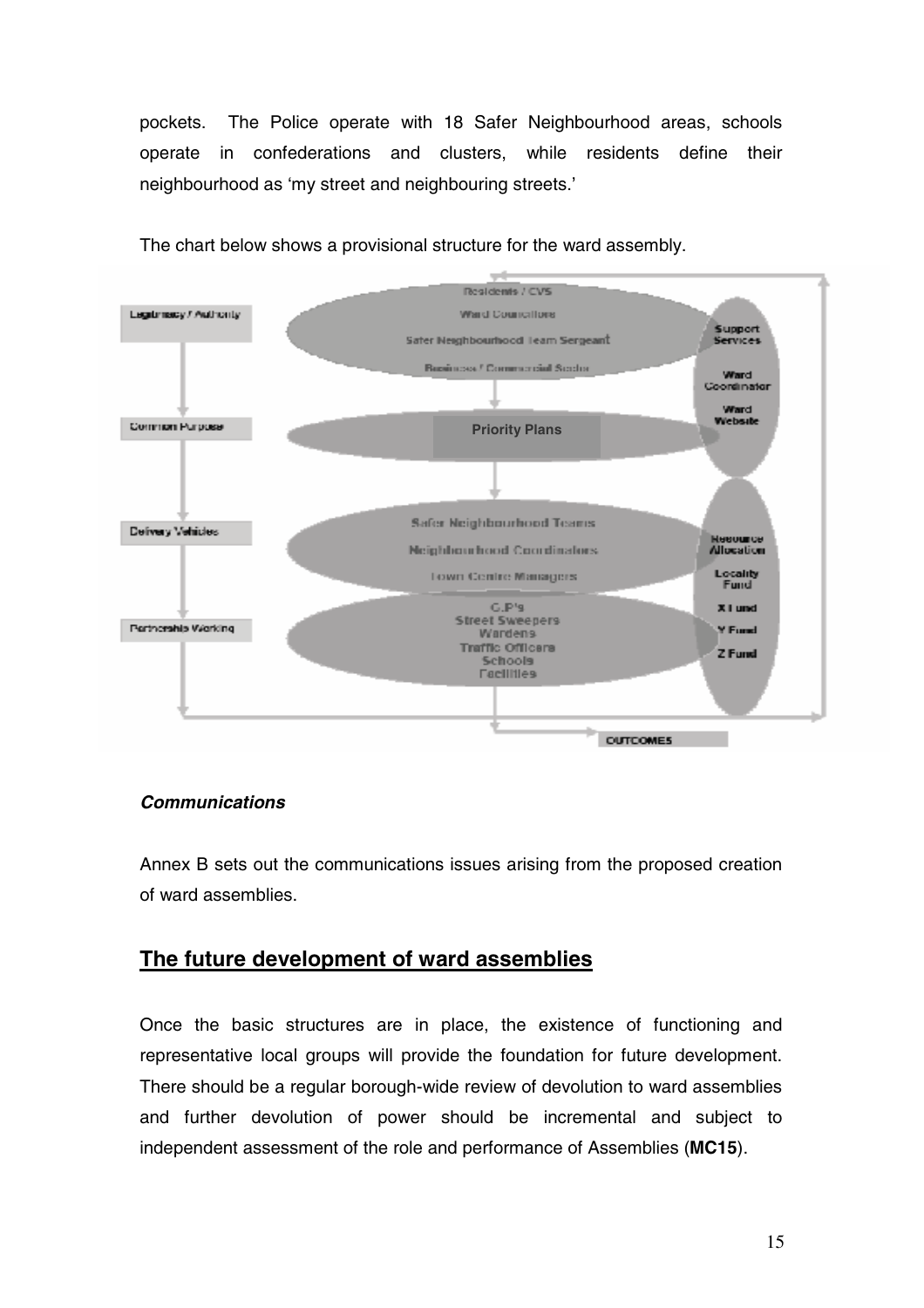There are a range of ways in which this could happen, and Annex A includes examples of how assemblies could be developed. The main areas for further development of ward assemblies include:

#### **Funding and participatory budgets**

Responsibility for specific budgets could be delegated to ward assemblies, and assemblies could be used to promote participatory budgeting techniques enabling local people and groups to determine how budgets are spent.

#### **Management of public assets**

Management of local assets might offer further opportunities for localised income generation. Further work by the Council is underway to establish the basis for how this could work and it will be important that this is linked into the creation of ward assemblies.

#### **Service devolution**

The Commission noted that empowerment and engagement need not necessarily require service devolution. Indeed, while many individuals may want to be consulted on local events, it is likely that substantially fewer will have the time or interest to become deeply involved in managing and funding local services. In many cases a light touch approach is a more effective technique. The Young Foundation provided a useful analysis of existing service areas and their suitability for devolution, making a distinction between neighbourhood and strategic services.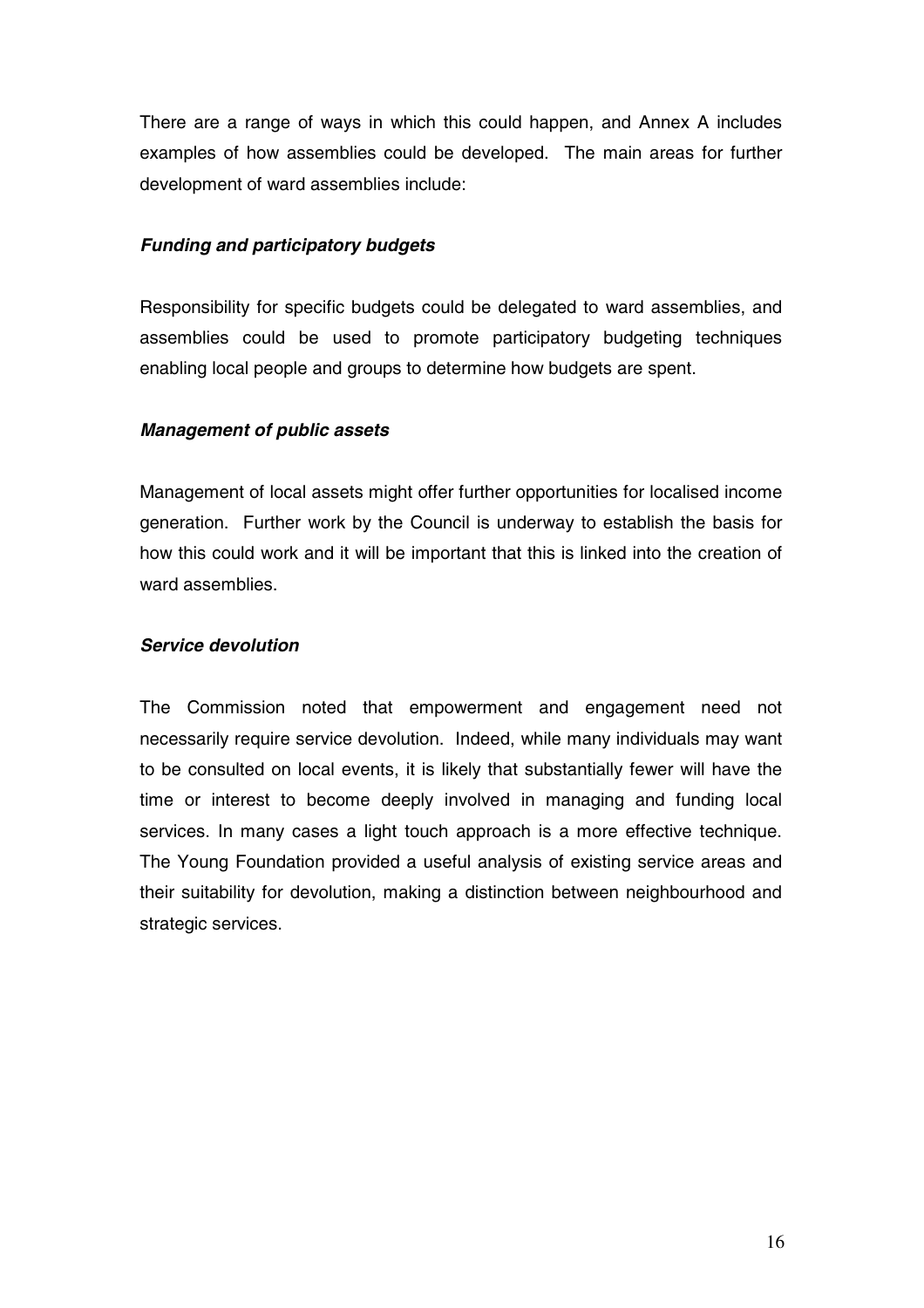

If there was considerable local interest by the citizens in a locality then the ward assembly could initiate a dialogue with the council or other public agencies to establish the potential for taking over the management of and/or responsibility for specific neighbourhood activities or services.

#### **Community/ Parish councils**

The Local Government White Paper, 'Strong and Prosperous Communities'' included proposals to allow communities in London the same opportunity to establish a parish council as the rest of the country. Where there is evidence that suggests these arrangements have potential to add value to the ward assembly this could be taken forward using the assembly as the mechanism for putting proposals to the council.

#### **Conclusions and next steps**

The proposed model looks to bolster the role of local councillors, allowing them to fulfil their community leadership role while providing a new means of connecting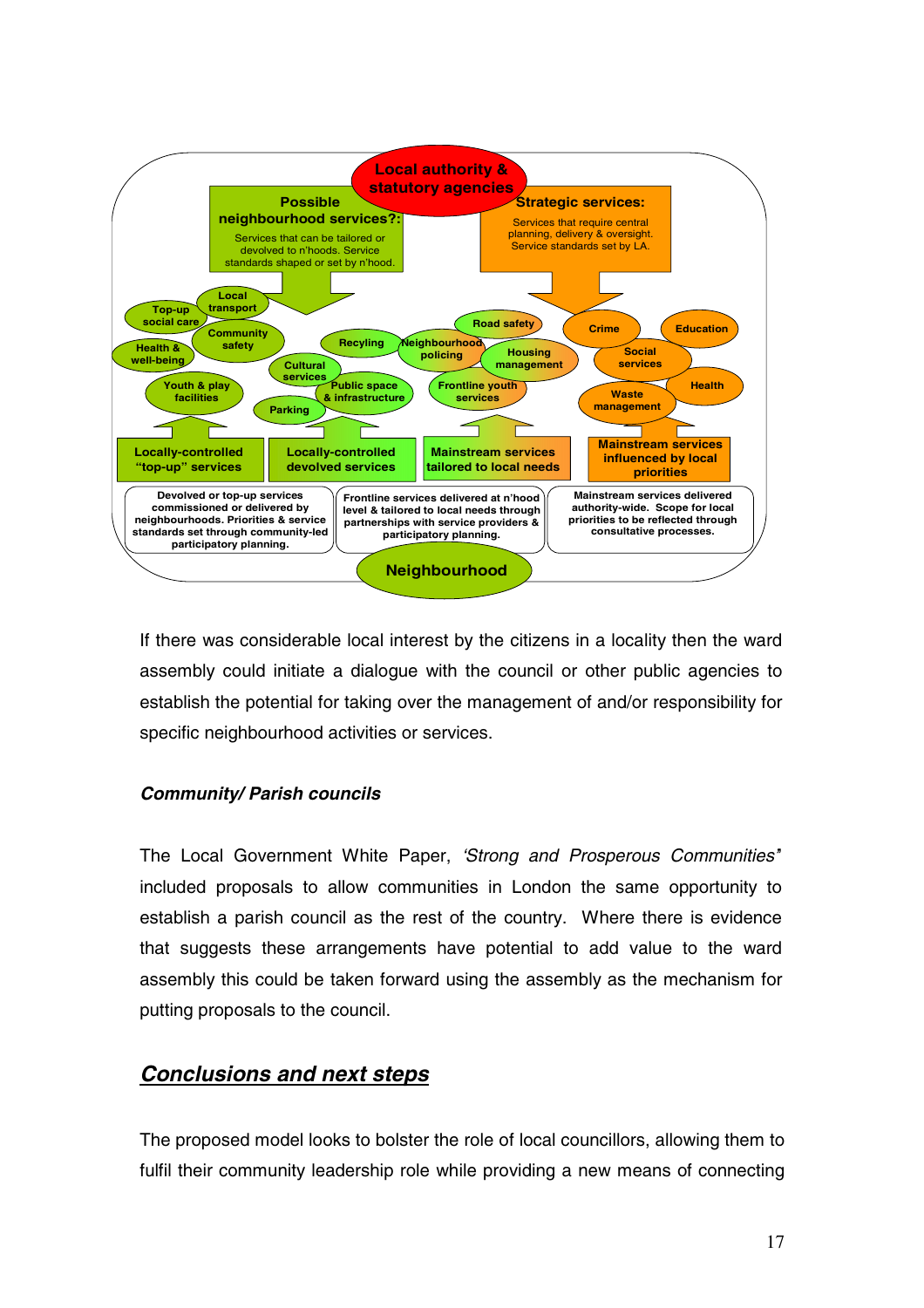with and responding to their constituents and their local area. By establishing a universal approach at a smaller spatial level, the ward assemblies offer the potential to increase overall citizen engagement and participation in governance.

The Commission's recommendations are intended to create flexible arrangements that will link with, and build on, existing structures and provide opportunities over time to expand the range of activity and responsibilities delegated to this level of working. The recommended approach is intended to establish a greater focus at neighbourhood level that is affordable and can be implemented quickly without the need for wide ranging constitutional changes.

Ward assemblies will need to establish themselves as legitimate sources of influence over both services and policies to demonstrate their relevance. With strong political support and the help of partner organisations and public service providers, ward assemblies represent the opportunity for empowering local communities and citizens across Lewisham.

#### **Annex A - How assemblies might develop**

The model recommended by the Mayor's Commission on empowering communities and neighbourhoods is intended to be flexible enough to complement existing good practice and allow a range of different approaches that best reflect local circumstances.

Future developments are not just a question of structure, they will also depend on local capacity and the extent to which assemblies are representative and reflect local priorities.

To illustrate the potential range and variety of assembly development, outlined below are three examples of how the assemblies might look, and the role they could play. Each example represents a fictional scenario based on features and factors of relevance to wards within Lewisham.

#### **Ward A (a structure for identifying and responding to priorities)**

#### **Distinct Ward Characteristics**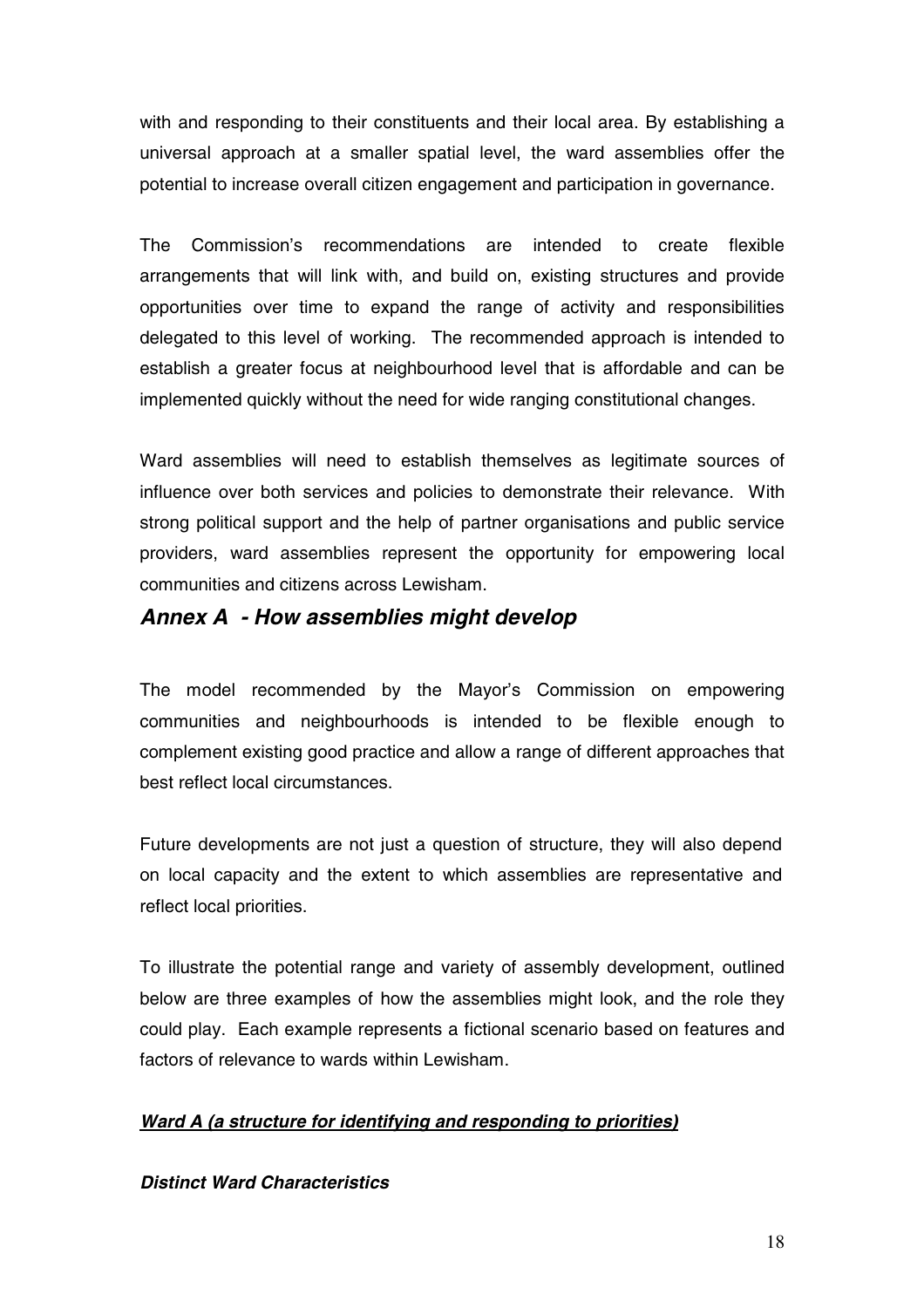- Locally recognisable civic amenities (including a park and a well used shopping parade). Higher rates of participation and engagement.
- Due to the relatively low levels of deprivation, there are no bespoke programmes or initiatives underway.

#### **Initiatives already underway**

• Safer Neighbourhoods Team

#### **Charter commitment / Priority Plan Focus**

• Provide a forum to channel locally active groups and individuals in influencing local issues

#### **Distinct Assembly Function**

By implementing innovative consultation techniques, the assembly will identify a range of priorities for action and then exert influence over service providers in how those issues are addressed. Providing a local round-table for community influence over decision making

#### **Scenario**

The ward has notable areas of local interest, with higher levels of locally active groups than elsewhere in the borough. This is reflected by the level of public questions asked at council meetings, and representations made to councillors.

The assembly in Ward A would bring together the various resident, community, commercial and user groups, and focus the engagement with local ward councillors.

In this scenario, the use and development of a local 'priority plan' is central. The plan would set out a list of issues to be tackled in the forthcoming year. The issues themselves could result from an initial consultation with local residents, and would be followed up with regular communication with the local community.

#### **Ward B (co-ordinating action to tackle a wide-ranging, but specific issue)**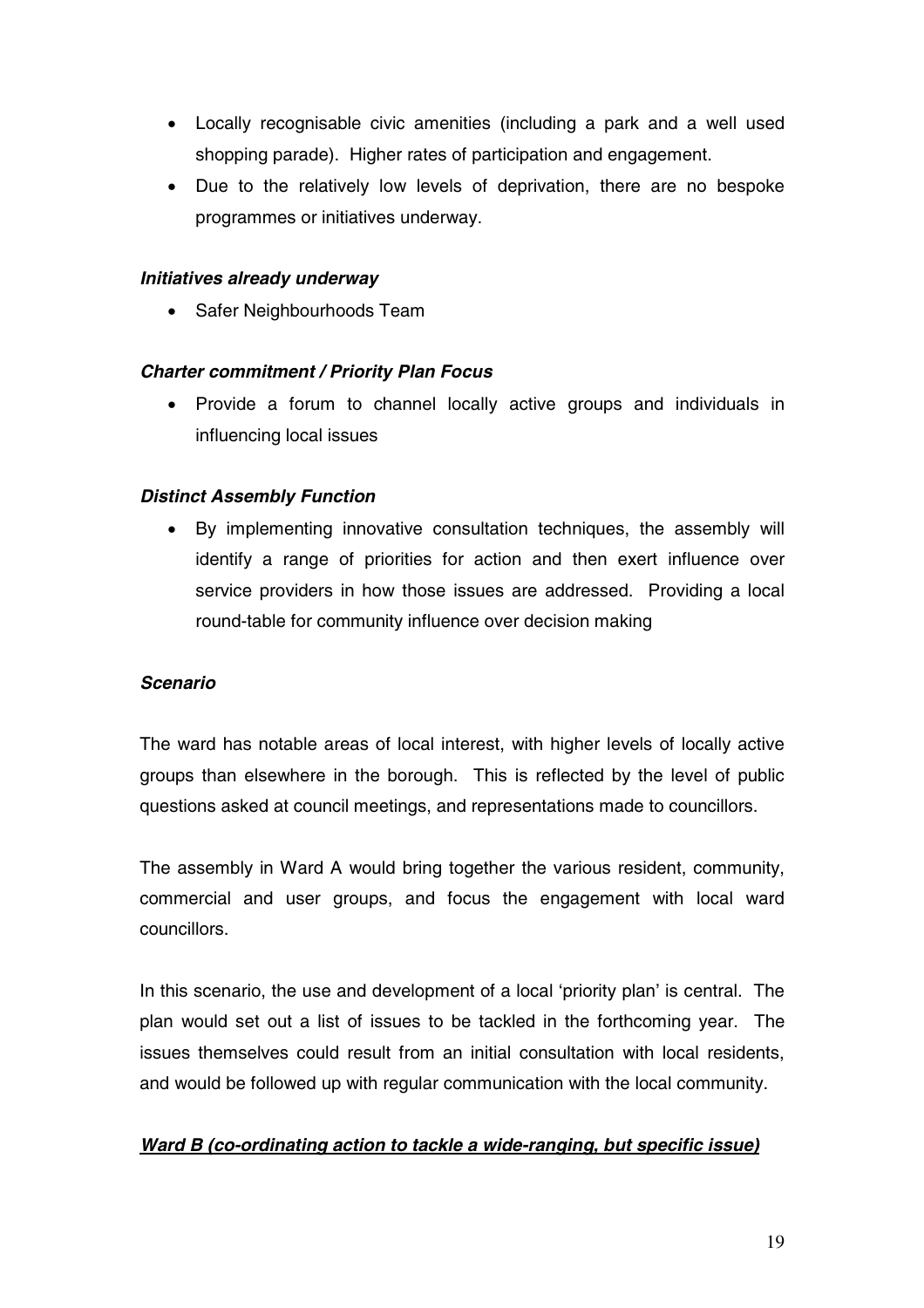#### **Distinct Ward Characteristic**

• Contains a main arterial transport route within  $it - a$  consistent local 'issue'

#### **Initiatives already underway**

- Neighbourhood Management (Estate Based)
- 2 x Town Centre Management areas
- Safer Neighbourhoods Team

#### **Charter commitment / Priority Plan Focus**

• To work together to make 'Anyward Road' a better place to live and work / Development of 'Anyward Road Strategy' by doing w, x, y, z in 2008/09

#### **Distinct Assembly Function**

• A strategic body, bringing other initiatives together, in order to tackle a wide ranging but specific issue in a variety of ways

#### **Scenario**

Ward B has a range of initiatives already in place that would need to be reflected in the development of the assembly, with particular links needed to the Neighbourhood Management programme.

The main road running through the ward is a focal point for a range of local issues, including crime and community safety, litter, and the quality of 'shop fronts'. The road can be seen either as a means of unifying or bringing the community together or as a barrier running through the ward.

This road and the issues associated with it could, following agreement, provide the assembly with its focus; the basis for its local charter and the starting point for the priorities for action.

The Neighbourhood Manager's role would involve providing an evidence based perspective on issues, and along with the Town Centre Managers (whose town centres sit at either end of the main road) support the development of a strategy for making 'Anyward Road' a safer and more dynamic place. A Safer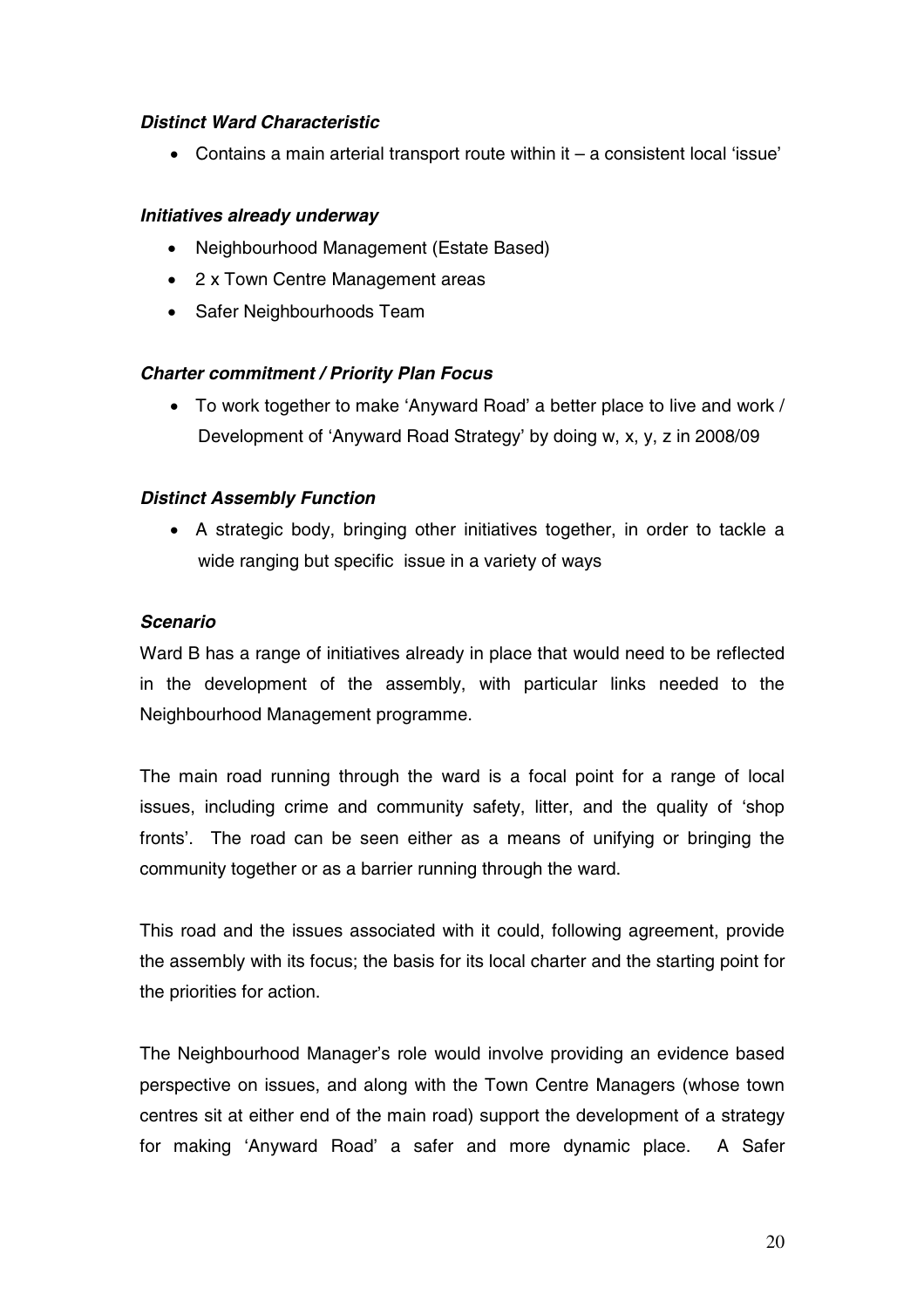Neighbourhood Team representative would also add value to the steering group as would a representative from a local school.

This could be supported through a web-based approach to local consultation and information. If for example, a change of waste collection day was suggested as a way to improve the surrounding areas; potential alternative dates could be tested via e-voting.

#### **Ward C (ongoing management of a long term project / objective)**

#### **Distinct Ward Characteristic**

• Very low levels of community interaction, participation, local economic development / lack of facilities

#### **Initiatives already underway**

- Neighbourhood Management (Ward Based)
- Sure Start
- Local Community and Voluntary Sector initiatives
- Safer Neighbourhoods Team

#### **Charter commitment / Priority Plan Focus**

• To work to together to provide the local community with a community facility or centre

#### **Distinct Assembly Function**

• Co-ordinating local initiatives and potential management of a local asset

#### **Scenario**

Ward C has had a strong history of effective Community and Voluntary Sector leadership, recently complemented by Neighbourhood Management. However, the ward still retains high levels of non-participation and low levels of economic development, compounded by a transient local population.

The Ward C Assembly would bring together current arrangements under one umbrella with the specific aim of prioritising community interaction and economic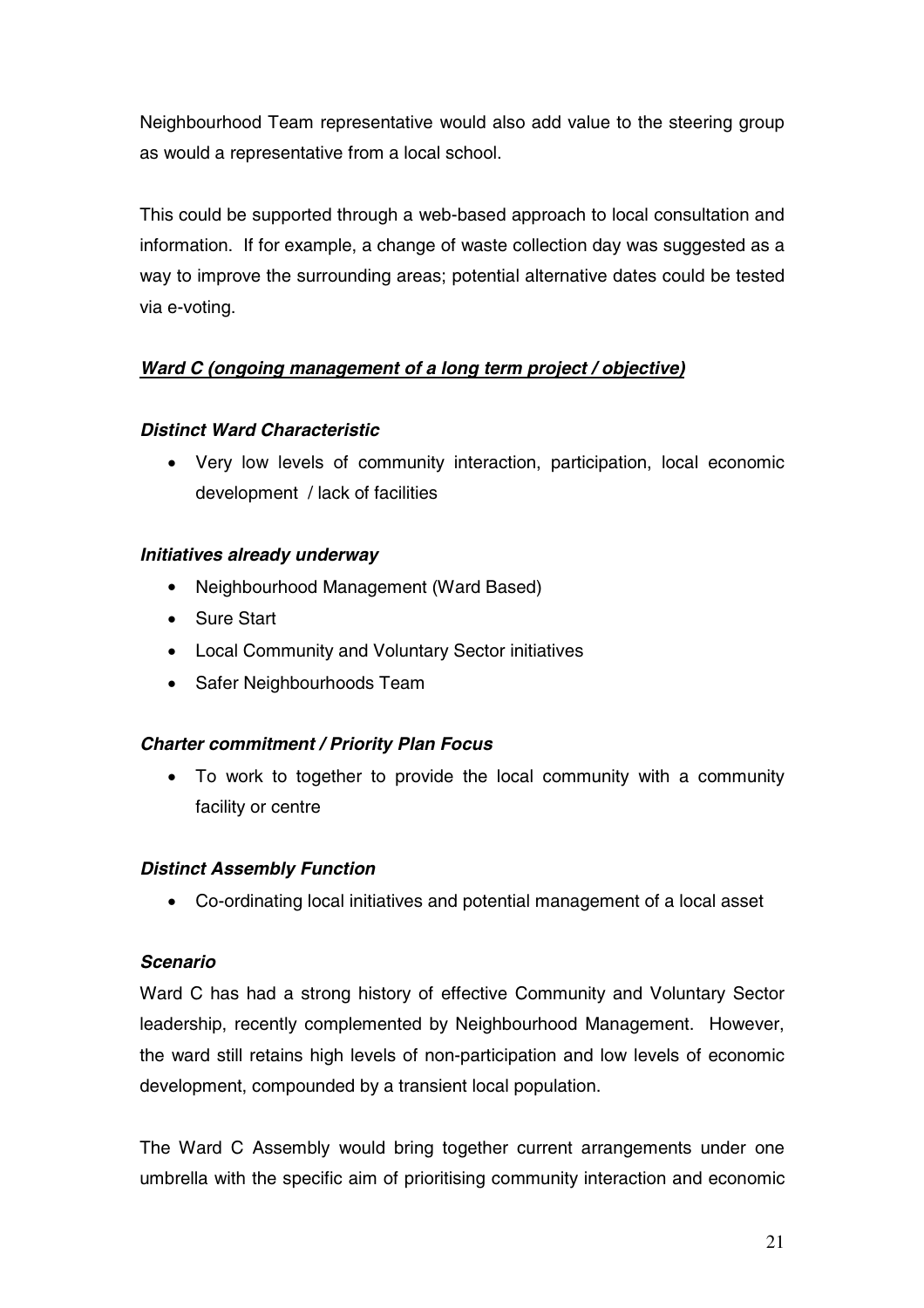development through the establishment (and future management) of a community resource centre. This centre would provide a hub for community activity ranging a simple meeting place; to meetings with Local Authority representatives to discuss issues effecting local people when they arise; to ongoing support for local businesses and those seeking employment and training advice. Those involved with current arrangements (Neighbourhood Managers, local CVS workers) would continue to carry out their substantive roles and objectives.

ICT tools would support this ongoing focus. For example, Ward C's web presence might be a Community E-Centre with all the information available at the centre online.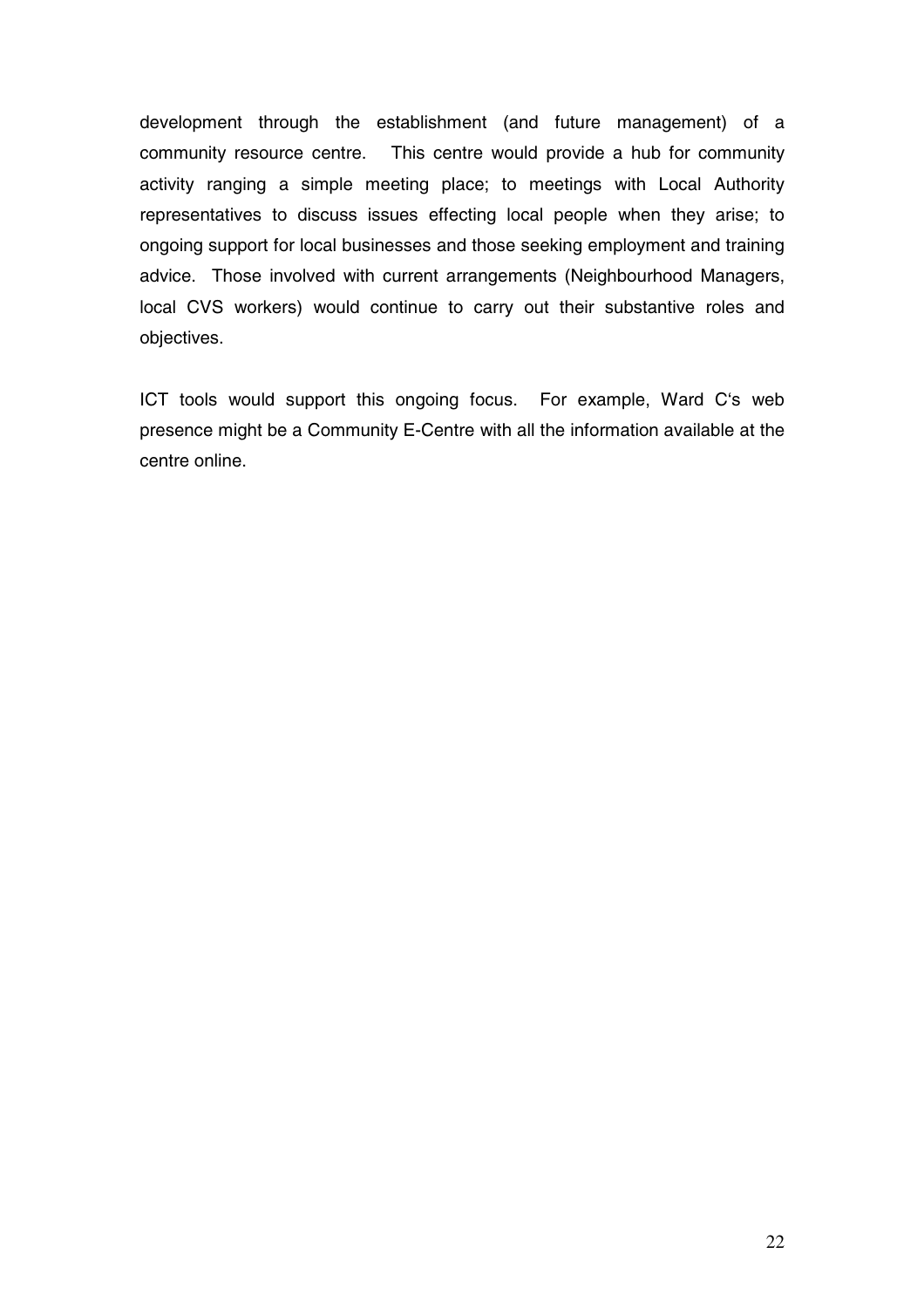#### **Annex B - Communication issues**

If the proposals of the Mayor's Commission on empowering communities and neighbourhoods are adopted there will be a need :

- To inform residents and other local stakeholders about the role and activities of ward assemblies.
- For ward assemblies to consult and engage residents within neighbourhoods about priorities and decisions.
- For services to inform residents and service users about variations in local services.
- To support ward assemblies and communities in fostering a sense of locality in the different parts of the borough.

As part of our current strategic approach we are developing the sense of place project which includes both:

- $\triangleright$  the promotion of particular neighbourhoods, including through:
	- the local life pages in Lewisham Life
	- neighbourhood sections of the lewisham.gov website
	- street banners on red route roads to facilitate place marking

 $\triangleright$  and providing local communication channels, in some areas for example:

• locality newsletters in the main regeneration areas.

#### **Potential additional developments**

There are a range of enhancements to community level communication which could, subject to resourcing, be developed. These might include:

- 1. Developing localised service information materials.
- 2. Developing feedback materials enabling local people to alert service providers to actions required (e.g. environmental problem reporting cards).
- 3. Local face-to-face consultation and engagement events programmes to